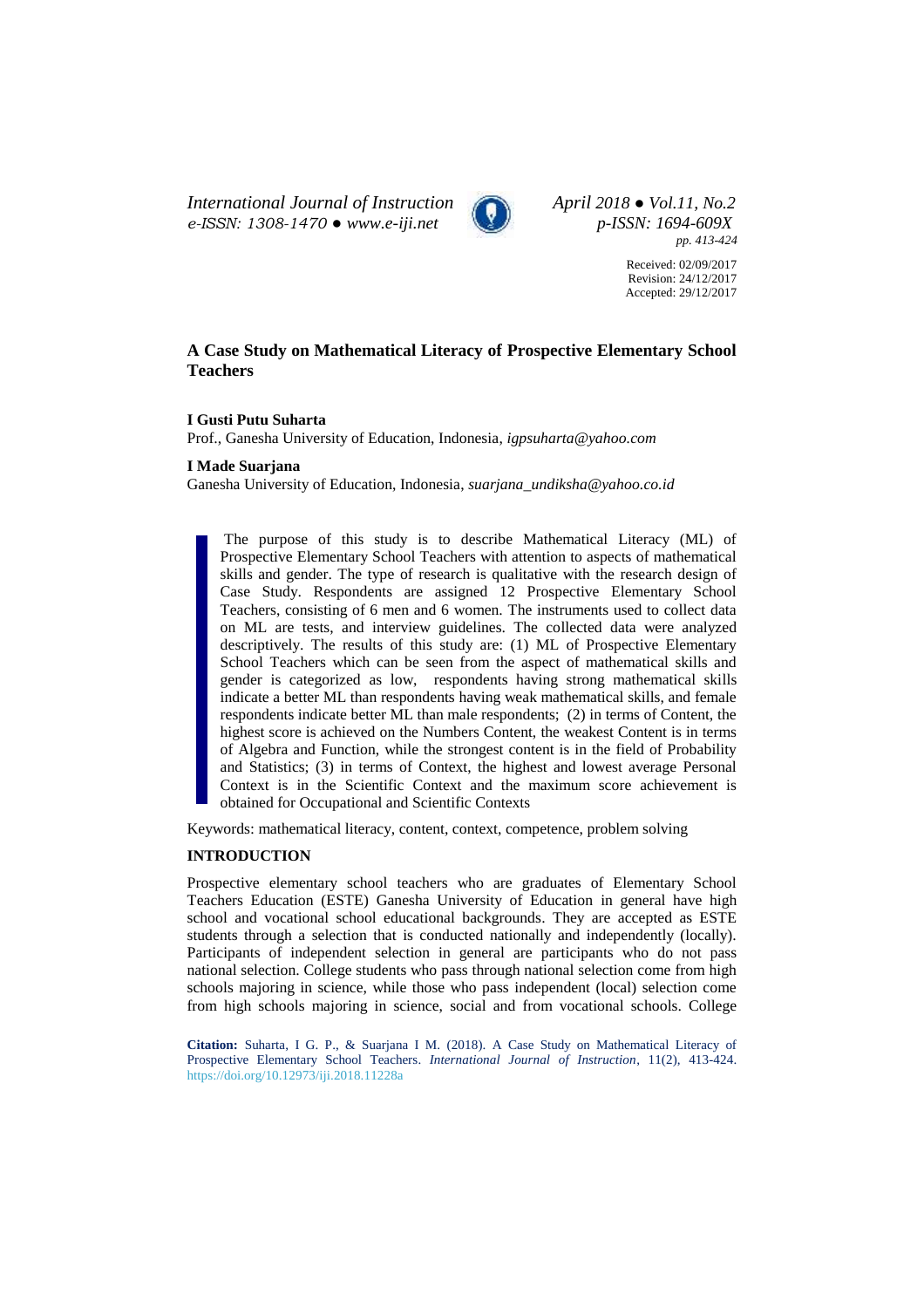students who pass national selection are placed in different classes with those who pass through independent or local selection. According to the secretary of the Department of ESTE who is also the lecturer of "Basic Mathematics and Mathematics Education Concepts" that the students' skill, interest, attitude, cooperation received through national selection is very good, while the class in which the students are accepted through independent selection is very weak. On the other hand, they will be dealt with similar situations and demands when becoming teachers, such as developing students' Mathematical Literacy (ML).

Wagner, DA (2011) says that literacy is the core of education for all. Similarly, in mathematics education, ML should be the core in mathematics learning. Wilkins (2000) who states that ML includes mathematical material knowledge, mathematical reasoning, understanding of social effects and the benefits of mathematics, understanding the nature and historical development of mathematics and mathematical dispositions. Venkat & Graven (2008) defines ML as a concept related to mathematics but is different in its nature and purpose. Related to this, Organisation for Economic Co-Operation and Development (OECD) (2013) claims that ML is the ability of individuals to formulate, apply, and interpret mathematics in various contexts.

Results of research conducted by Program for International Student Assessment (PISA) on 15-year-old students shows that Indonesian students' ML is very low. This is reinforced by the results of research conducted by Mahdiansyah and Rahmawati (2014) that Indonesian High School (HS) students' ML is low. Results of research conducted by Andi Harpeni Dewantara, Zulkardi, & Darmawijoyo. (2015) indicate that students' skills in solving ML problems is not maximum yet. Quantitatively, the result shows that the highest percentage of students' skills is 52.55%, namely in interpretation tasks.

One of the factors that leads to low student ML skills is prior experiences. Development of students' skills in ML needs to be performed since elementary school because elementary school education will affect education at the next level. Because students' performance is highly dependent on teachers' performance, and elementary school teachers's skills are strongly influenced by their previous skills or experiences then describing Prospective Elementary School Teachers' ML is very important to provide input to revitalization of mathematics course curriculum at Department of ESTE as the effort of ML improvement. Based on this, the problem of this research is "how the Mathematical Literacy of Prospective Elementary School Teachers is".

### **LITERATURE REVIEW**

Mathematical literacy involves more than a problem-solving procedure. This implies as a knowledge base, competence and confidence to apply this knowledge in the practical world. Mathematical literacy means being able to read, interpret data, solve daily problems, reason in numerical, graphic, and geometric situations, and communicate using mathematics (Bobby Ojase, 2011). According to OECD (2013) Mathematical literacy is an individual's capacity to formulate, employ, and interpret mathematics in a variety of contexts. It includes reasoning mathematically and using mathematical concepts, procedures, facts, and tools to describe, explain, and predict phenomena. It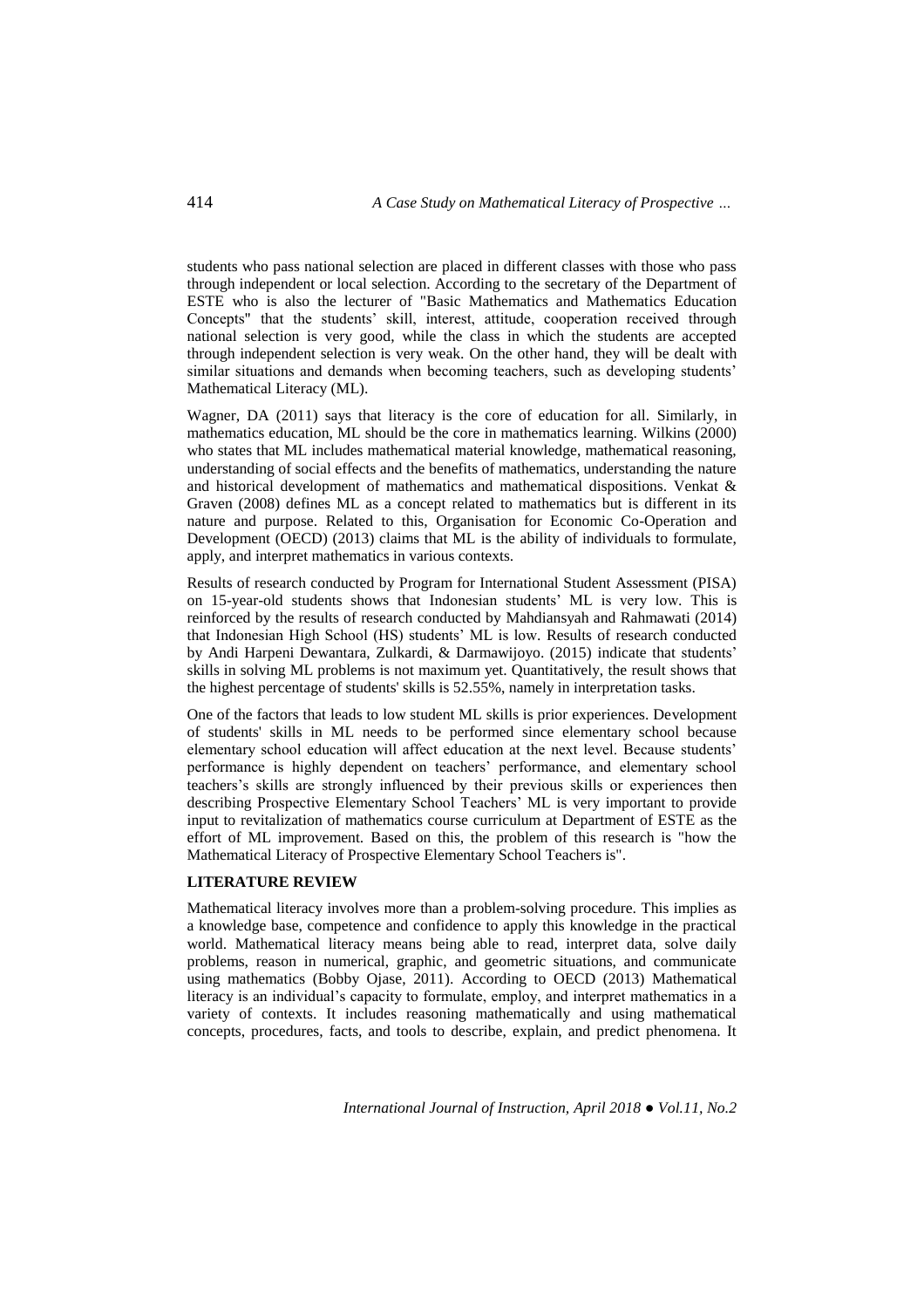assists individuals to recognise the role that mathematics plays in the world and to make the well-founded judgments and decisions needed by constructive, engaged and reflective citizens. In accordance with this, then ML is related to : (1) a person's ability to formulate, use, and interpret mathematics in a variety of contexts, (2) using mathematical reasoning, concepts, procedures, facts, and tools to describe, explain, and predict phenomena, and (3) providing benefits about the role of mathematics in the real world. According to De Lange (2006) ML deals with real problems. It is intended that a problem is not purely mathematical but placed in certain situations. Students must solve real-world problems needing to use the skills and competence gained through school and life experiences. Therefore, ML is something strategic that must be developed. In other words, learning math at school should be oriented to improving ML.

Real-world problem solving essentially requires competence and is about content and context. This competence includes the ability to reason, make decisions, solve problems, interpret information, and communicate, as well as apply technology. Students should be provided with real-world content and context to develop the competence. When teachers implement ML learning and assessment, they should teach and assess mathematical content in a variety of contexts. This is in accordance with OECD (2010) which states that the ML construction developed by PISA consists of (3C), i.e. Content, Context, and Competence.

#### a.Content

On content, PISA divides it into 4 parts as following:

- a.1 Quantity*,* is the most challenging and most essential aspect of mathematics in life. This category is related to the relationship of numbers and number patterns, including the ability to understand the size, the pattern of numbers, and everything related to the Numbers in daily life.
- a.2 Space and Shape*,* includes phenomena related to the visual world that involves patterns, properties of objects, positions and orientations, representations of objects, encoding information visual, navigation, and dynamic interactions relating to the real form. This category is an aspect of Geometric Content in mathematics present in the curriculum.
- a.3 Uncertainty and Data*,* includes the introduction of a place from a variation of a process, the meaning of quantification of the variation, knowledge of uncertainty and error in measurement, and knowledge of opportunity/chance. This content is related to the Probability and Statistics materials.
- a.4 Change and relationship deal with aspects of algebraic contents and functions. Algebra, equations, inequalities, representations in the form of tables and graphs are central in describing, modeling, and interpreting changes in a phenomenon. Data interpretation is also an essential part of the problem in the Algebra and Functions category.

#### b. Context

Stacey (2010; 2011) emphasizes the importance of context in learning, because students are prepared to welcome future challenges. The questions on PISA involve four Contexts, namely relating to Personal, Occupational, Societal, and Scientific Contexts.

b.1 A Personal Context that directly relates to the daily activities of the individual student. In living daily life, students definitely encounter various personal problems that require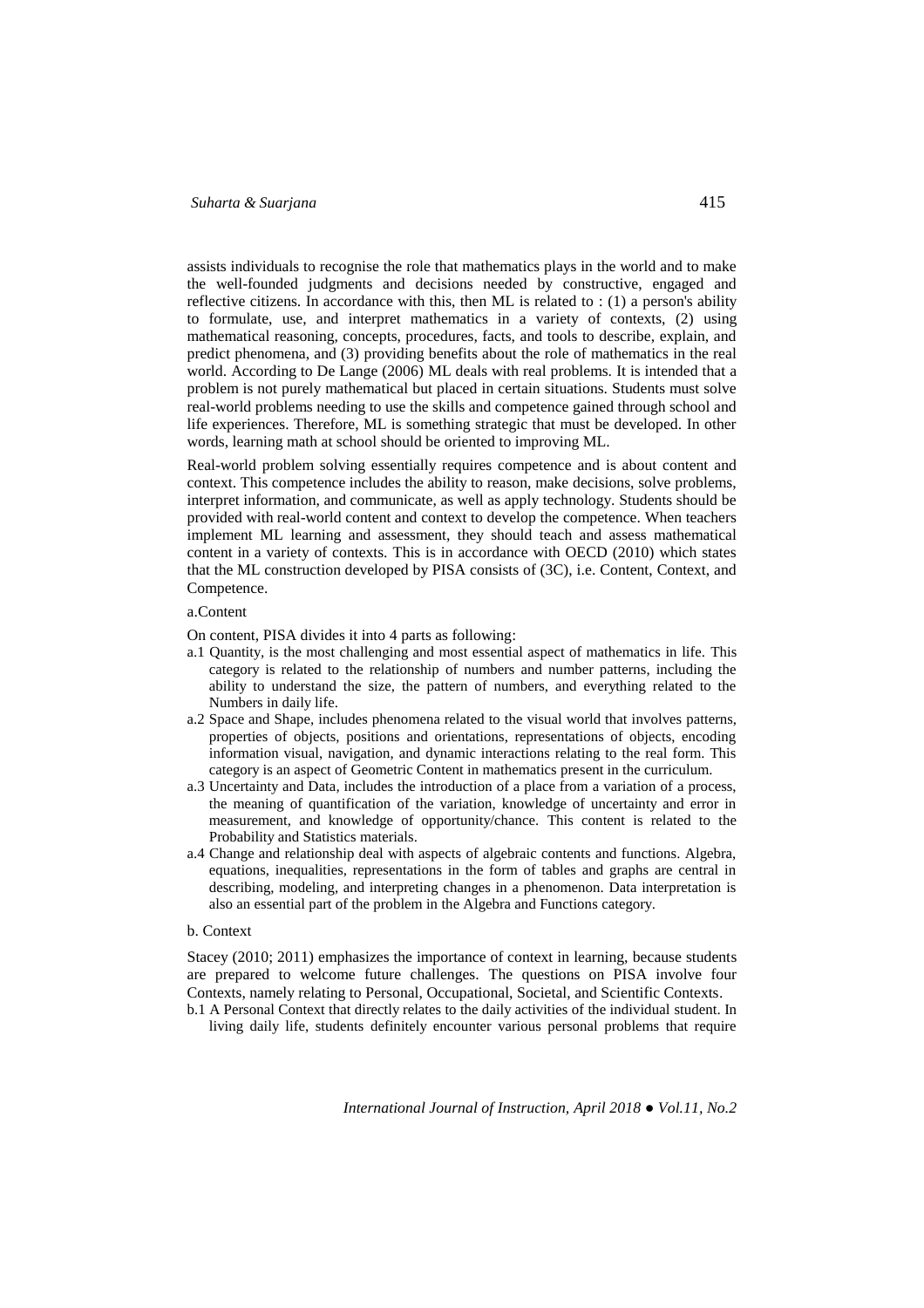immediate solution. Mathematics is expected to play a role in interpreting the problem and then solving it.

- b.2 Occupational Context relating to the life of students at school or in the workplace environment. Students' knowledge of mathematical concepts is expected to help to formulate, classify problems, and solve educational and occupational problems in general.
- b.3 Societal Context relating to the use of mathematical knowledge in social life and the wider environment in daily life. Students can contribute their understanding of mathematical knowledge and concepts to evaluate various relevant circumstances in social life.
- b.4 Scientific Context specifically relating to more abstract scientific activities and demanding the understanding and mastery of theory in solving mathematical problems.

c. Competence

Menurut OECD (2010), competence in PISA are called competency clusters, consisting of Knowledge Competencies, using Routine Procedures, using Multistep Procedures, and Reasoning.

Knowledge Competence is characterized by : (1) calculating using the sum total operation, subtraction, multiplication, and division; finding numbers; estimation; calculating percentage of given quantity, measurement, (2) knowing and using vocabulary in an equation, formula, bar graph, pie chart, cartesian field, table of values, mean, median and mode, (3) knowing and using formulas such as rectangular, triangle, circle areas; (4) reading the information in the table.

Competence using Routine Procedures is characterized by: (1) performing the procedure appropriately in a familiar context. Students know what procedure is required from the way the problem is presented. All information needed to solve the problem is immediately provided to students, (2) solving equations by means of trial and repair or algebraic processes, (3) drawing data graph for available data, (4) creating algebraic graph for given equations, (5) measuring dimensions such as length, weight and time using accurate measuring instruments that are sensitive to accuracy.

Competence using Multistep Procedures is characterized by: (1) solving problems using familiar procedures. However, the required procedures are not immediately visible from the presented problem. Students should decide on the most appropriate procedure to complete the solution and may have to perform one or more preliminary calculations before determining the solution; (2) selecting the most appropriate data from the options in the value table to solve the problem; (3) determining the best way to represent data to create a particular impression.

Reasoning Competence is characterized by: (1) asking and answering questions about what math they need to solve problems and then select and use the mathematical content; (2) interpreting the solution they specify for the problem in the context of the problem and if necessary to adjust the mathematical solution to make sense in its context; (3) criticizing for solving problems and statements about situations undertaken by others, (4) making generalizations of patterns observed in situations, making predictions based on patterns and / or other evidence and determining conditions that will produce the desired results.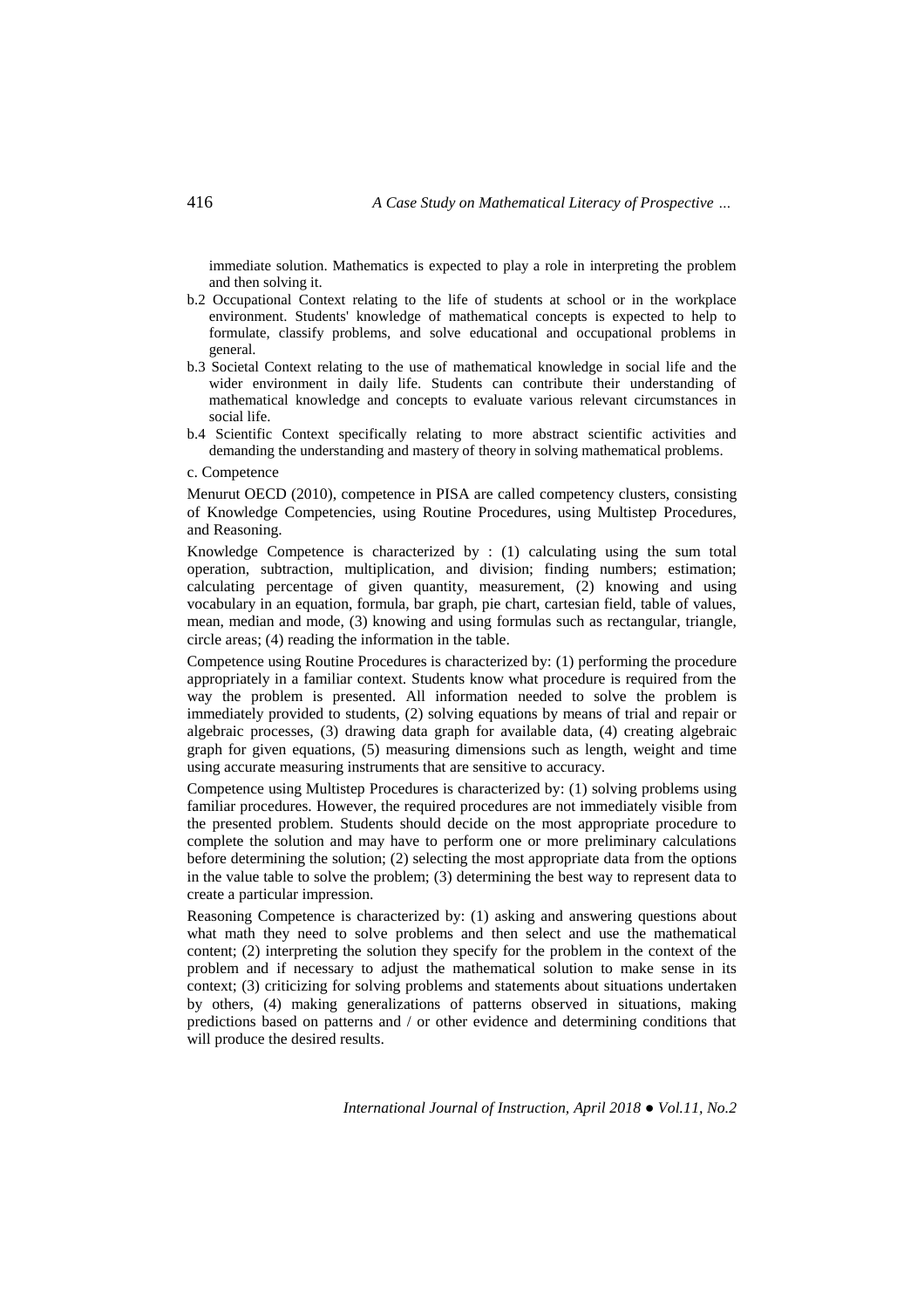### **METHOD**

### **Research design**

This research essentially aims to give a detailed description of Prospective Elementary School Teachers' ML. Therefore, the research design used is qualitative with C**ase Study**. Respondents of the research are assigned 12 Prospective Elementary School Teachers consisting of 6 men (3 men with strong mathematical skills and 3 men with weak mathematical skills) and 6 women (3 women with strong mathematical skills and 3 women with weak mathematical skills). Another characteristic is their age 21 - 23 years, following the study in the Department of ESTE starting in the academic year 2013/2014, graduating in June-July 2017. The selection of respondents who have strong and weak mathematical skills is performed by the lecturers of Basic Mathematics Concepts course based on lecturers' observations and daily notes related to students' performance during lectures and in performing tasks.

### **Instruments and Data Collection Techniques**

The instruments used to obtain research data are tests and interview guidelines. The test used has been declared valid and reliable with index 0.81 (Widya Suryaprani, 2017). This test is developed in reference to the 2006, 2009, 2012 PISA tests, consisting of 15 items each representing the following Content, Context, and Competence.

#### Table 1

| Mathematical Literacy Test |
|----------------------------|
|                            |

| Item number | Contents                          | Contexts     | Competencies              |
|-------------|-----------------------------------|--------------|---------------------------|
|             | Number                            | Personal     | Knowledge                 |
| 2           | Number                            | Societal     | Reasoning                 |
| 3           | Number                            | Occupational | Using multistep procedure |
| 4           | Number                            | Scientific   | Using routine procedure   |
| 5           | Geometry                          | Occupational | Using routine procedure   |
| 6           | Geometry                          | Personal     | Using multistep procedure |
| 7           | Geometry                          | Scientific   | Reasoning                 |
| 8           | Geometry                          | Societal     | Knowledge                 |
| 9           | Probability and Statistics        | Scientific   | Using multistep procedure |
| 10          | Probability and Statistics        | Personal     | Knowledge                 |
| 11          | <b>Probability and Statistics</b> | Occupational | Using routine procedure   |
| 12          | Algebra and Functions             | Occupational | Using multistep procedure |
| 13          | Algebra and Functions             | Scientific   | Using routine procedure   |
| 14          | Algebra and Functions             | Personal     | Knowledge                 |
| 15          | Algebra and Functions             | Societal     | Reasoning                 |

Interviews are used to verify or complete the quantitative data.

The procedure for conducting the research can be described below.

a. The research was conducted on June 22, 2017, beginning with an explanation of the purpose of test execution as well as brief information about the importance of ML. Emphasized once to work independently.

b. Respondents were given the test along with the necessary equipment with working time within 120 minutes.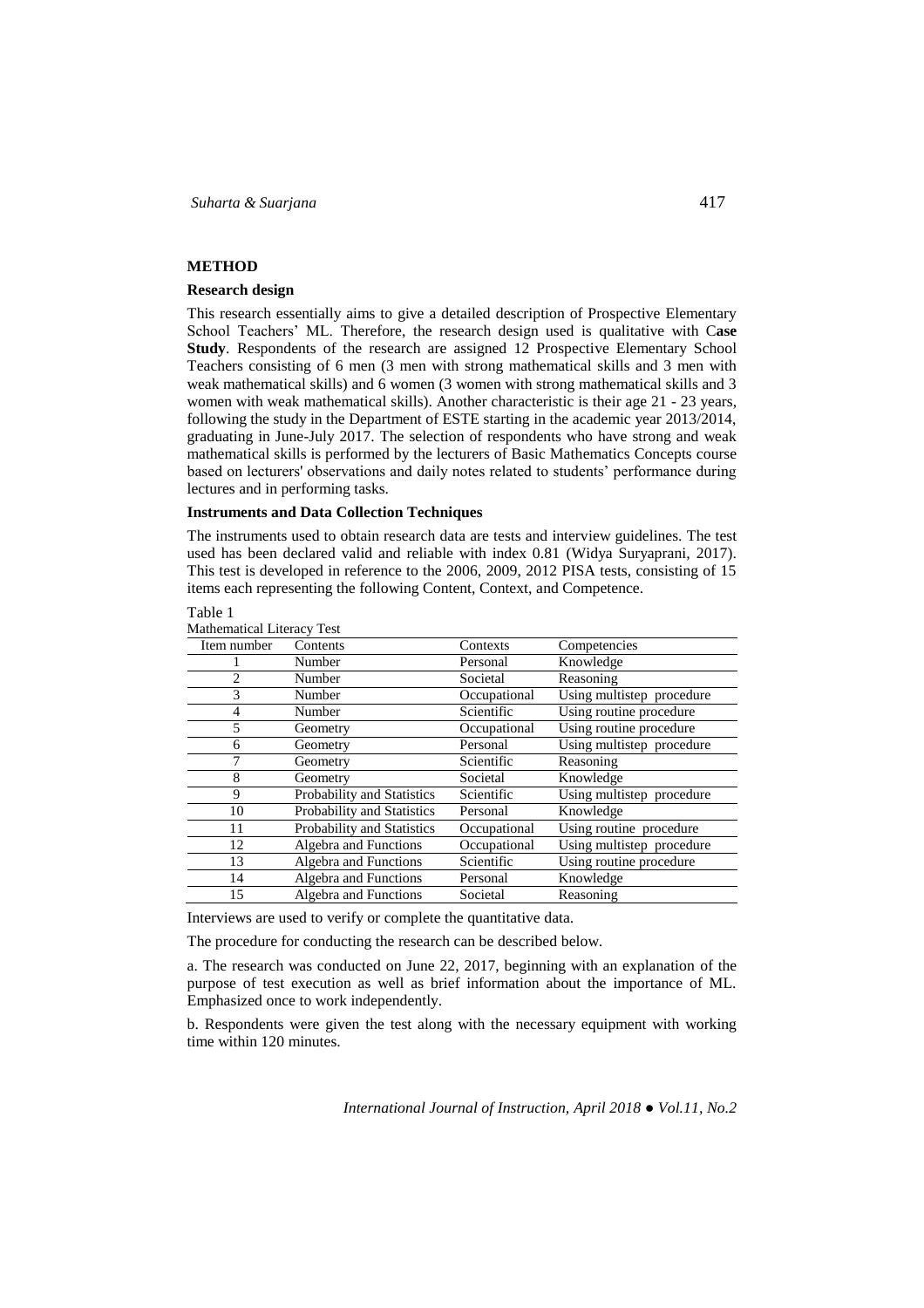c. After a 30-minute break, proceeded with a structured interview to all respondents to verify students' answers.

d. On July 5, 2017 tests and interviews were conducted again to 3 (three) respondents each of whom got high, moderate, and low ML scores. The focus of the test was to rework the questions that could not be answered during the first test, while the interview was conducted for verification, deepening, or completing data related to ML.

### **Data analysis technique**

Data on Prospective Elementary School Teachers' ML are analyzed descriptively. Mathematical literacy is classified into high, medium, and low with the ML classification conversion guidelines established using modified benchmark norms from the Ganesha University of Education Handbook as follows.

If the average score  $> 80\%$  then it is classified high

If 65%  $\lt$  the average score  $\leq 80\%$  then it is classified medium

If the average score  $\leq 65\%$  then it is classified low.

(UNDIKSHA, 2016)

# **FINDINGS**

The number of ML test items is 15.. The scoring rubric using the holistic type with a score of each item is 10, so the maximum score is 150. All test result scores are converted to a scale of 100. Based on the first and second test results, ML in detail is as follows.

| abie |  |
|------|--|
|      |  |

| <b>Mathematical Literacy</b>  |        |                                     |       |        |
|-------------------------------|--------|-------------------------------------|-------|--------|
| <b>Descriptive Statistics</b> |        | <b>Mathematical Skill</b><br>Gender |       |        |
|                               | Strong | Weak                                | Male  | Female |
| <b>Maximum Score</b>          | 77.33  | 66.67                               | 76.00 | 77.33  |
| Minimum Score                 | 33.33  | 14.67                               | 14.67 | 44.00  |
| Average                       | 57.33  | 43.78                               | 42.89 | 58.22  |
| <b>Deviation Standard</b>     | 20.47  | 19.03                               | 23.51 | 14.05  |
| Classification                | Low    | Low                                 | Low   | Low    |

In accordance with Table 2 above, ML respondents who have strong or weak mathematical skills are in a low classification. However, from the average, the maximum score, and the minimum score, then the ML respondents who have strong skills higher than those who have weak ability. Similarly, male and female ML respondents are in low classification. However, from the average, maximum score, and minimum score, then the female ML respondents are better than male respondents.

From the Content, Contexts, dan Competence, Prospective Elementary School Teachers' ML can be presented as the following table.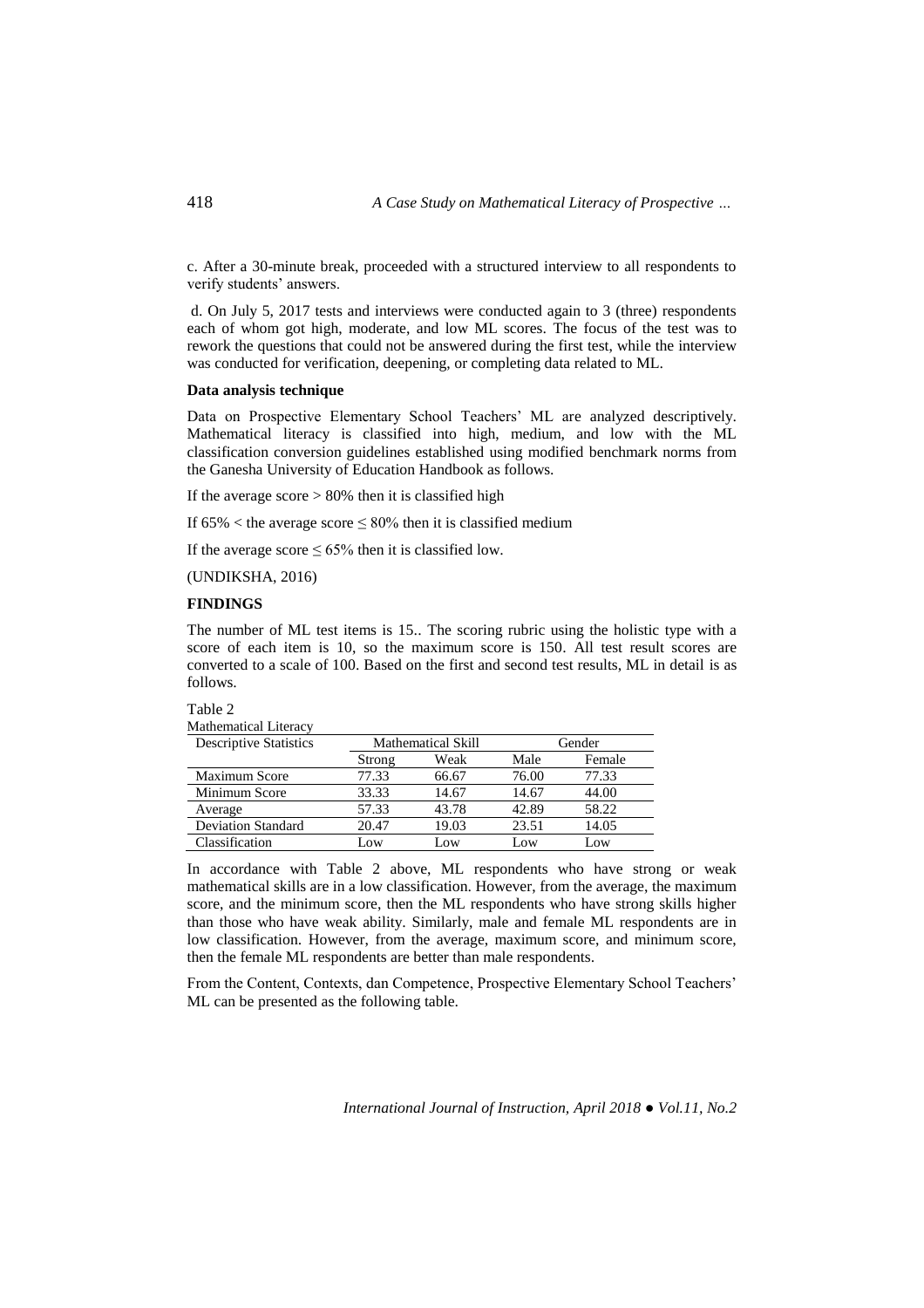| able |  |
|------|--|
|      |  |

Results of statistical analysis when viewed from Content, Context, and Competency

| Literacy   | <b>Literacy Descriptor</b>           | Maximum | Minimum | Average | Deviation |
|------------|--------------------------------------|---------|---------|---------|-----------|
| Components |                                      | Score   | Score   |         | Standard  |
| Contents   | Number                               | 95.00   | 0.00    | 49.58   | 38.82     |
|            | Geometry                             | 75.00   | 25.00   | 50.00   | 14.77     |
|            | Probability and Statistics           | 80.00   | 0.00    | 55.00   | 22.59     |
|            | Algebra and Functions                | 85.00   | 20.00   | 48.75   | 22.58     |
| Contexts   | Occupational                         | 100.00  | 10.00   | 62.08   | 28.00     |
|            | Personal                             | 66.67   | 0.00    | 74.44   | 41.18     |
|            | Societal                             | 80.00   | 10.00   | 35.83   | 7.33      |
|            | Scientific                           | 100.00  | 25.00   | 33.75   | 19.20     |
|            | Knowledge                            | 100.00  | 25.00   | 71.67   | 22.39     |
|            | Competencies Using routine procedure | 100.00  | 10.00   | 70.00   | 29.15     |
|            | Using multistep procedure            | 75.00   | 10.00   | 29.58   | 25.00     |
|            | Reasoning                            | 60.00   | 0.00    | 24.44   | 19.56     |

In accordance with Table 3 above, in terms of content, the highest score is achieved on the number content, which is 95 and the lowest on the geometry content of 75. Based on the average score, the weakest content is in terms of Algebra and Function, with an average of 48.75, while the strongest in the Chance and Statistics field with an average of 55.00. The deviation standard is relatively the same, i.e. 22.59 and 22.58, and the maximum score in Algebra and Function content is better than the Probability and Statistics Content.

In terms of Context, the average personal context has the greatest average of 74.44 and the lowest is in the Scientific Context. From the aspect of maximal score achievement, the score obtained for Occupational and Scientific Context is 100. However, the deviation standard of the Personal Context is the largest so that the variation of the score is quite high. In terms of competence, the highest average is for Knowledge Competence that is equal to 71.67 whereas the lowest in Reasoning Competence with an average of 24.44. For questions of Reasoning Competence, the maximum score is 60, the minimum is 0 and the deviation standard is 19.56. These results indicate that none of the respondents can solve the problem of ML Reasoning Competence, and the score variation is relatively high. Some questions can be understood well, but because the respondents forget the concept then the questions cannot be answered well. As indicated by female respondents who have strong math with code B1, as follows.

| Jika terdapat botol minum berbentuk tabung dengan ukuran seperti pada<br>ambar di atas. Botol minum manakan yang mampu menampung ah<br>paling banyak. Berikan penjelasannya.<br>Tabung A tarena tahung A memiliki atas yang besar<br>cehingen volumenum menjadi lebih hasar |  |
|-----------------------------------------------------------------------------------------------------------------------------------------------------------------------------------------------------------------------------------------------------------------------------|--|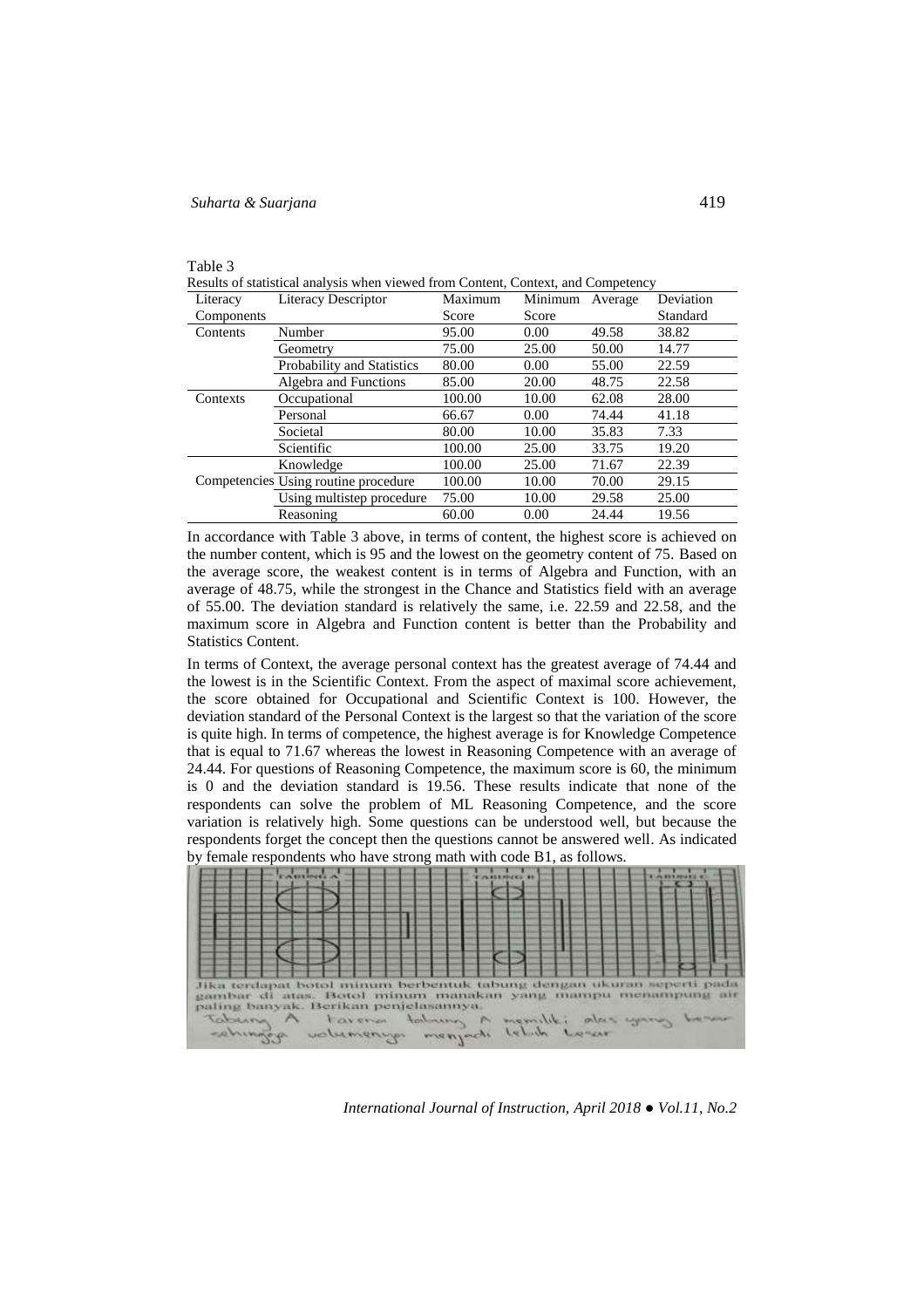If there is a tube drinking bottle with the size as in the picture above, which drinking bottle can hold the most water? Give an explanation!

Tube A because tube A has a large base so that the volume becomes larger as well.

Fragment 1 Interview with B1 Researcher: try to see the answer key for this problem ….(the researcher's finger pointing to the question and answer key) B1 : my answer is correct..tube A Researcher: good…. what is known and asked by this question? B1 : the diameter of the base and the height of the tube and what is asked is the most tube volume … Researcher: where do you know the diameter of the base and the height of the tube from? B1 : from counting the boxes on the image.. Researcher: what is the formula of tube volume? … B1 : ee....(trying to think).. I don't remember, Sir.

It seems that in the 5th row the respondent understands the problem well, but in the last line it shows that he/she forgets the concept so that he/she cannot perform the solving procedure well.

### **DISCUSSION**

Mathematical Literacy contains elements of Content, Context, and Competence. The content element consists of Numbers, Geometry, Probability and Statistics, as well as Algebra and Functions. The context elements are Personal, Occupational, Societal, and Scientific. Meanwhile, competence consists of Knowledge, using Routine Procedures, using Multistep Procedures, as well as Reasoning. This test is used for children aged  $\pm$ 15 years. In general, the substance of the tested material has been studied by the students at the junior high school level and strengthened in the next level of educational unit.

The low skills of Prospective Elementary School Teachers' ML in Ganesha University of Education based on differences in mathematical skills and gender can be understood because they are designed as non-routine mathematical problems, associated with context, and require high-level thinking. Understanding the problem is not enough but the problem solver should be able to see the concepts, the relevant procedures and apply them. In addition, the low skills in ML can be caused by not knowing or forgetting the concept that must be used. As revealed in the "that they forget the concept" interview. The interview quote to one of the respondents is male and his mathematical skill is weak, with code A4 is as follows.

Fragment 2 Interview with A4

Researcher : how ... Can you do it all?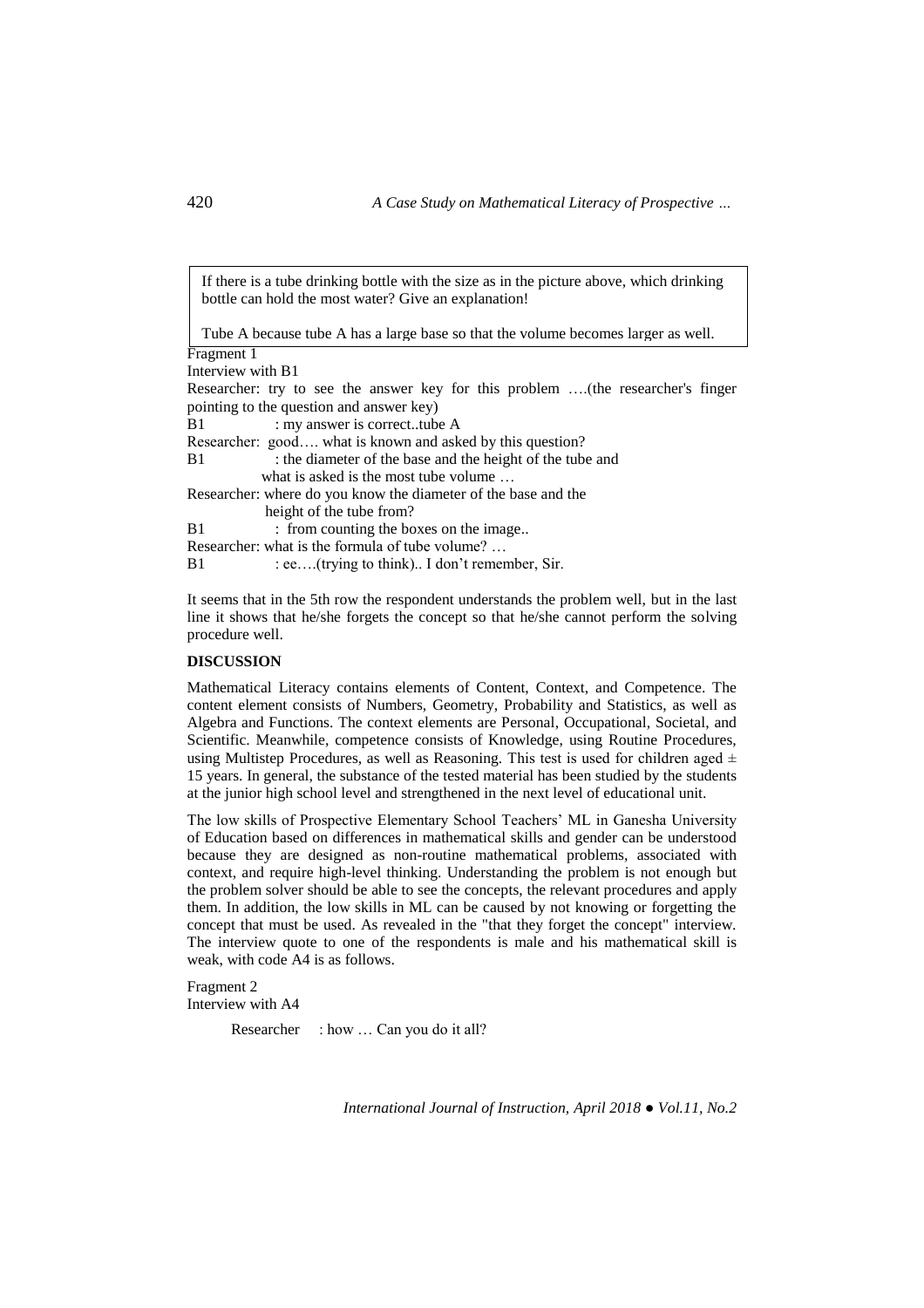| A4 | : noI forget much                                            |
|----|--------------------------------------------------------------|
|    | Researcher : is it relevant to the given mathematics course? |
| A4 | : a little it is only the cubes.                             |

This is supported by another respondent who also said that because the question is difficult, he/she has forgotten. This statement is also supported by a description of the mathematics course for the Prospective Elementary School Teachers of Ganesha University of Education and the opinion of mathematics lecturers who stated that in general the focus of the mathematics course for ESTE Students in Ganesha University of Education is mathematics in elementary school. Some relevant concepts such as probability theory and geometry are given, but not in depth. There seems no material review yet that improves mathematical thinking skills, so students with strong mathematical skills are particularly strong in mathematics and elementary school mathematics learning but are not followed by reasoning, problem solving, or reflection skills.

From the development of science and technology and parenting patterns, there tends to be no difference in parenting patterns towards boys and girls. Parents tend to provide the same facilities, support, or opportunities to both boys and girls. This parenting pattern will give them the color of how they think and equal development between two hemispheres (right or left). In accordance with this, the female ML respondents should be relatively the same as the male respondents. However, the finding of this research is that the ML average of the female respondents is better than the ML average of the male ones.

Respondents can solve problems of knowledge competence. Problems classified as knowledge competence are characterized by: (1) calculating using the sum total operation, subtraction, multiplication, and division; finding numbers; estimation; calculating percentage of given quantity, measurement, (2) knowing and using vocabulary in an equation, formula, bar graph, pie chart, cartesian field, table of values, mean, median and mode, (3) knowing and using formulas such as rectangular, triangle, circle areas; (4) reading the information in the table. Here is an example of an answer:

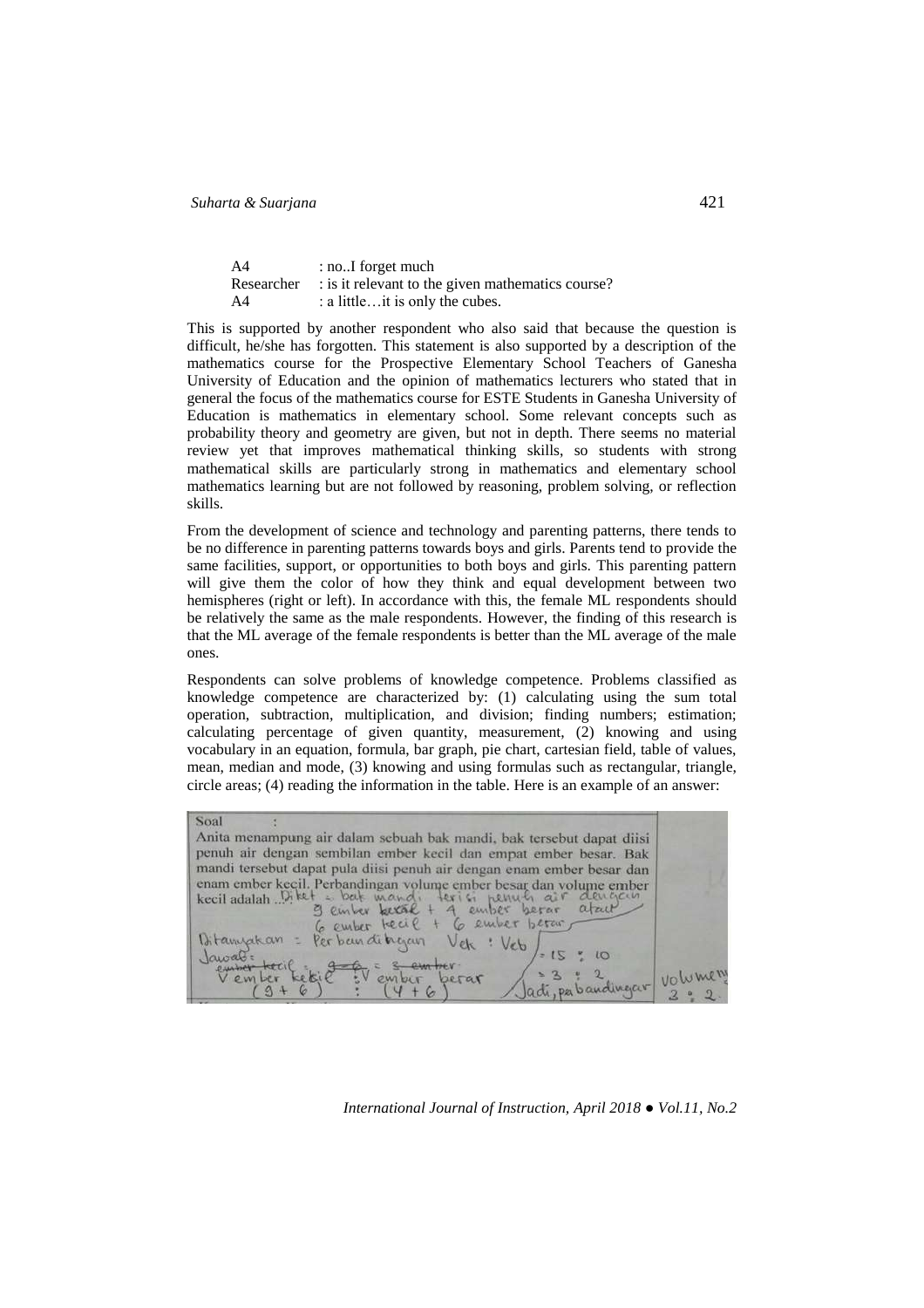| Ouestion :<br>large buckets<br>Asked : Vsb : Vlb ? | Anita holds water in a bathtub. The tub can be filled with nine small buckets and four<br>large buckets. It can also be filled with water with six large buckets and six small<br>buckets. Comparison of large bucket volume and small bucket volume is<br>Known : The tub is filled with 9 small buckets + 4 large buckets or 6 small buckets + 6 |  |                     |  |
|----------------------------------------------------|----------------------------------------------------------------------------------------------------------------------------------------------------------------------------------------------------------------------------------------------------------------------------------------------------------------------------------------------------|--|---------------------|--|
|                                                    | Answer: Small bucket volume:                                                                                                                                                                                                                                                                                                                       |  | Large bucket volume |  |
|                                                    | $(9+6)$ :                                                                                                                                                                                                                                                                                                                                          |  | $(4+6)$             |  |
|                                                    | 15                                                                                                                                                                                                                                                                                                                                                 |  | 10                  |  |
|                                                    |                                                                                                                                                                                                                                                                                                                                                    |  |                     |  |
|                                                    | So, the volume comparison is $3:2$ .                                                                                                                                                                                                                                                                                                               |  |                     |  |

Knowledge competence problem is answered very well, ranging from understanding the problem, using counting operations, and being able to use the concept of comparison. On the other hand, the question of reasoning competence cannot be answered yet by all students. In example of the reasoning competence problem is as follows.

The taxi fare for the first kilometer is Rp8.000,00 and for the next kilometer is Rp 4.000,00. The fee for the waiting time is Rp 30.000,00 / hour. If the distance is less than 2 km, then the passenger must pay Rp 20.000,00. Make a mathematical model for the cost required by a passenger, if he or she takes the taxi and asks the driver to wait.

Some students can understand the meaning of the problem, but do not know the concept that must be used, and how to calculate it. It requires reasoning and the ability to connect phenomena from the second time onwards with the costs to be incurred before the second time and interpret the results to fit the context.

Similarly, in the following reasoning competence problem, Respondent's answer with strong mathematics and female respondent is shown as follows.

| Scoal<br>Anggaplah satu tahun adalah 365 hari. Jika dalam suatu kelas terdapat<br>20 orang siswa, maka peluang ada dua siswa dengan hari ulang tahun<br>sang sama adalah . they relay triken dilease be-20 met<br>make 20,40,00,160,320,<br>San I misettaci uldug talen dihari ke-10              |
|---------------------------------------------------------------------------------------------------------------------------------------------------------------------------------------------------------------------------------------------------------------------------------------------------|
| make 10,20, 90,80,160,320,.                                                                                                                                                                                                                                                                       |
| Ouestion :<br>Suppose one year is 365 days. If in a class there are 20 students, then the chance of<br>two students with the same birthday is<br>Student I e.g. birthday on $20th$ day<br>Then 20, 40, 80, 160, 320<br>Student II e.g. birthday on $10^{th}$ day<br>Then 10, 20, 40, 80, 160, 320 |

*International Journal of Instruction, April 2018 ● Vol.11, No.2*

 $\overline{a}$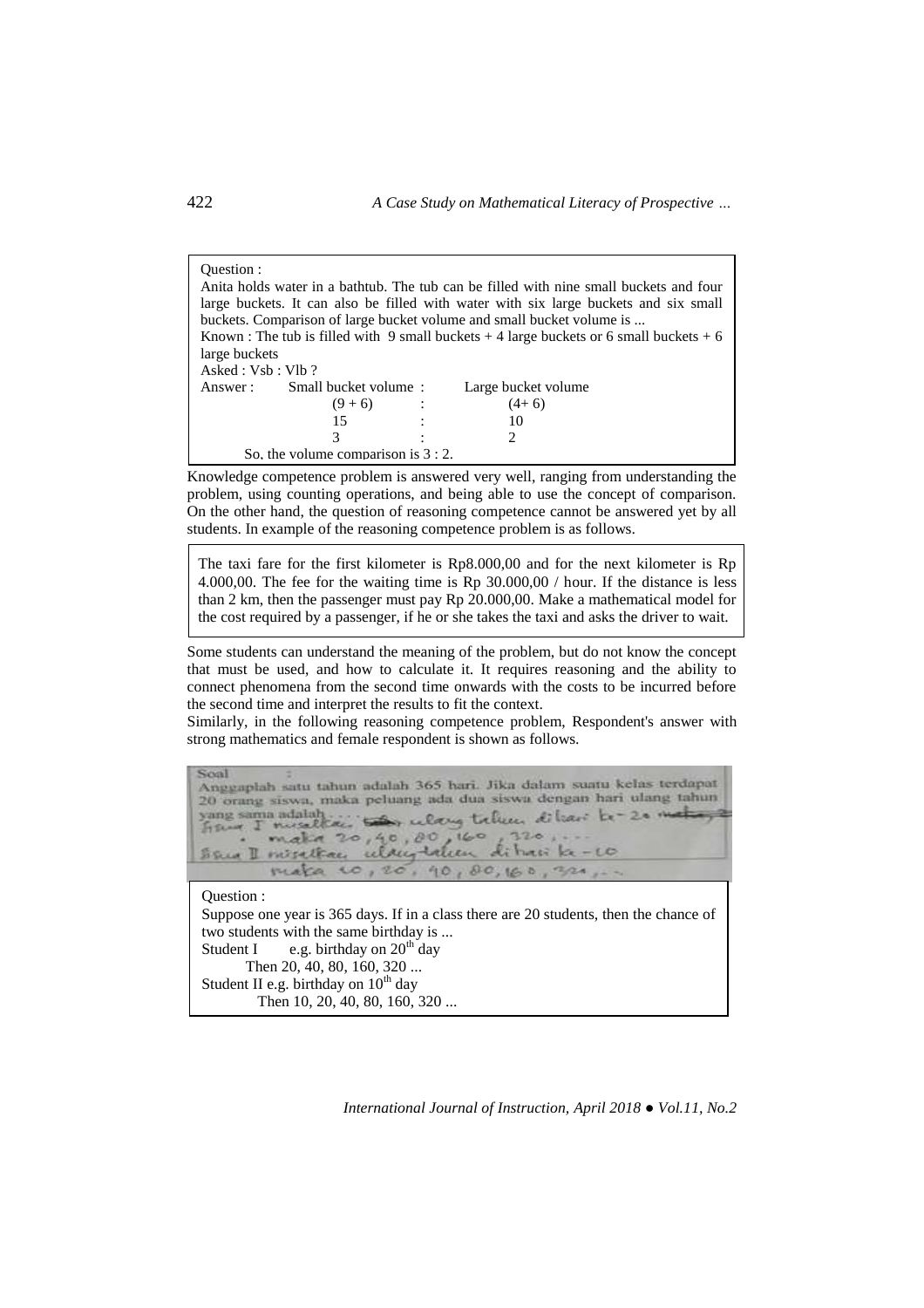The student's answer indicates that the student does not know the relevant concept that should be used. These results are reinforced by interviews to female respondents whose mathematical skills are weak, with the code B6 as follows.

Fragment 3 Interview with B6

Research: what does this question mean? (pointing to the question) B6 : there are 20 children dan what is asked is the chance of two children with the same birthday Research: do you remember the concept of chance of an event?.. B6 : I forgot...ee.. I don't like chance

In the last line of the interview result, it is clearly shown that she forgot and disliked the chance material. This is a strong factor that allegedly leads to low ML of Prospective Elementary School Teachers in Ganesha University of Education.

### **CONCLUSION**

Based on the previous description, some things can be concluded as follows.

a. Mathematical Literacy is the individual's skill to formulate, apply, and interpret mathematics in various contexts. This skill includes mathematical reasoning and the ability to use facts, concepts, and mathematical procedures to describe, explain and predict a phenomenon. Mathematical Literacy is an important aspect and is the core of mathematics learning since elementary school, including for ESTE Students..

b. Mathematical Literacy of Prospective Elementary School Teachers from the aspect of mathematical skills and gender is low. However, respondents who have strong mathematical skills show better ML than respondents who have weak mathematical skills. Similarly, female respondents show better ML than male respondents.

c. In terms of content, the highest score is achieved on the Numbers content, which is 95. Based on the average score, the weakest content is in terms of Algebra and Function, while the strongest is in the Probability and Statistics field. However, the maximum score in Algebra and Function Content is better than the Probability and Statistics Content. In terms of Context, the average of the highest and lowest Personal Contexts is in the Scientific Context. From the aspect of maximum score achievement, the score obtained for Occupational and Scientific Context is 100. In terms of Competence, the highest average is for Knowledge Competence and the lowest is in Reasoning Competence. Some respondents can solve all the problems on the Knowledge Competence, while the problem on the Reasoning Competence none of the respondents are able to solve all the problems and even there are respondents who cannot solve all the problems.

In accordance with the above conclusion, it is suggested to: (1) other researchers to conduct more extensive and in-depth research related to ML in terms of different gender, and (2) manager of Department ESTE in Ganesha University of Education to revitalize the curriculum of mathematics courses that extend or deepen the mathematics material and integrate the corresponding competencies to teach and improve the ML.